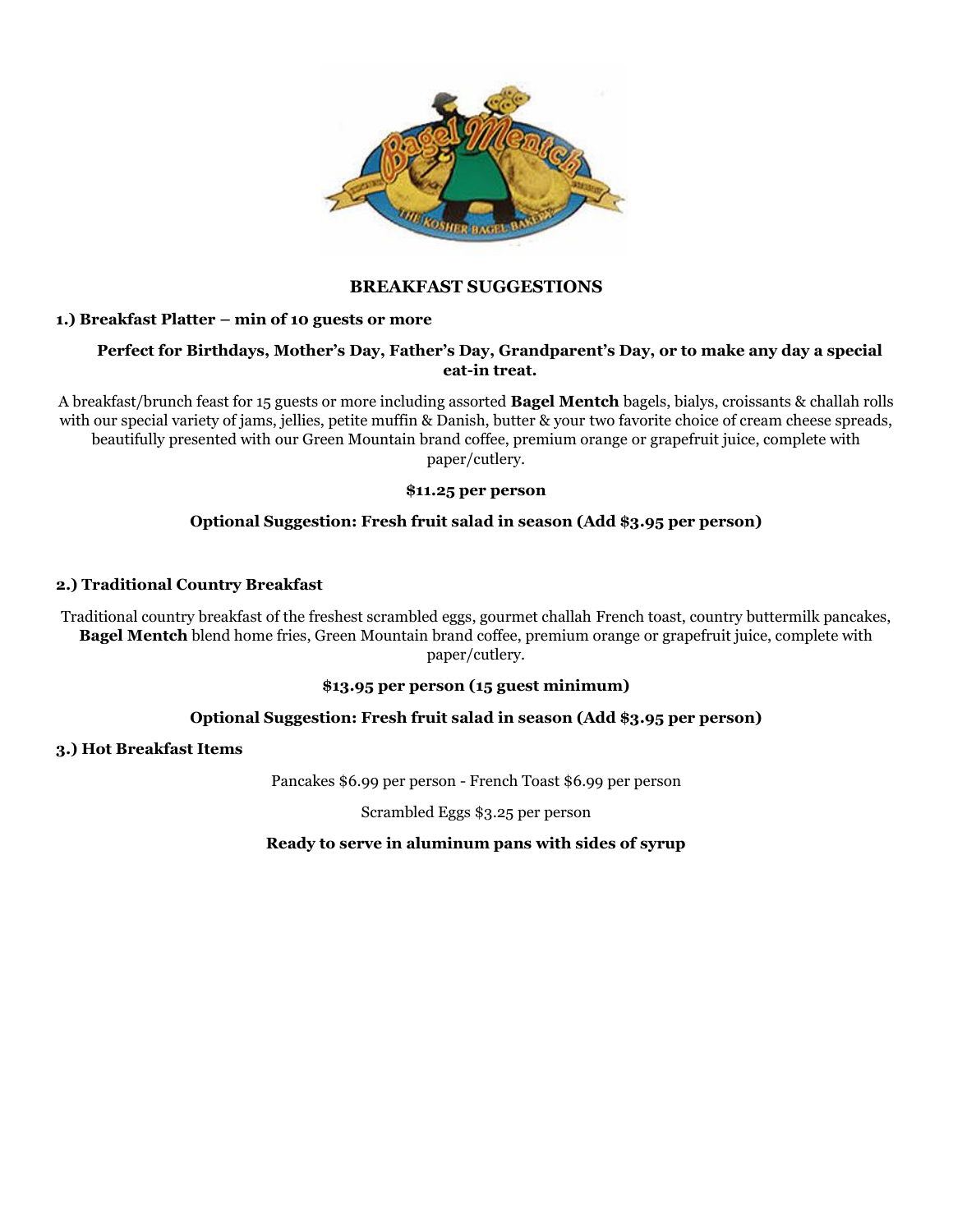# **ULTIMATE APPETIZERS**

## **1.) A Julienne Vegi Centerpiece Buffet**

Beautifully presented on a platter with your choice of your favorite **Bagel Mentch** gourmet dressing

# **For 10-15 Guests \$39.95 – For 18-22 Guests \$59.95**

# **2.) Cheese sampler**

Fine Kosher cheese selected by **Bagel Mentch,** Sliced or cubed and arranged to perfection as always.

# **For 10-15 Guests \$39.95 – For 18-22 Guests \$69.95**

# **A LA CARTE SALADS**

# **Tossed Salad**

Includes fresh greens sprinkled with Green leaf lettuce, tossed with just the right amount of julienne carrots & celery, chopped red pepper & cucumber with sliced radishes, topped with ripe tomatoes & our fresh made croutons.

# **Optional Suggestion: Sliced onion rounds.**

## **For 10-15 guests \$34.95 – For 20-25 Guests \$52.95**

# **Classic Greek Salad**

A perfect mixture of Green Leaf & Romaine, sliced Bermuda onion, chopped cucumbers & tomatoes, topped with abundant feta cheese chunks & olives with a side of classic Greek gourmet dressing.

# **For 10-15 guests \$39.95 – For 20-25 Guests \$54.95**

# **Traditional Spinach Salad**

Tender lead spinach & fresh sliced mushrooms, hard boiled eggs & Bermuda onion rounds, topped with diced Swiss cheese with a sprinkle of fresh dill (in season) & a side of Balsamic Herb Vinaigrette.

# **For 10-15 guests \$34.95 – for 20-20 guests \$52.95**

# **Caesar Salad**

Exclusively Romaine chopped with just the right amount of finely diced Bermuda onion topped with generous amount of fresh parmesan cheese & our fresh made croutons with a side of our gourmet parmesan dressing to mix fresh, just before serving.

# **For 10-15 Guests: \$34.95 – For 20-25 guests: \$52.95**

# **Fruit Salad**

Sweet & delicious seasonal fruit medley all arranged on a beautiful garnished platter.

# **\$3.95 per person**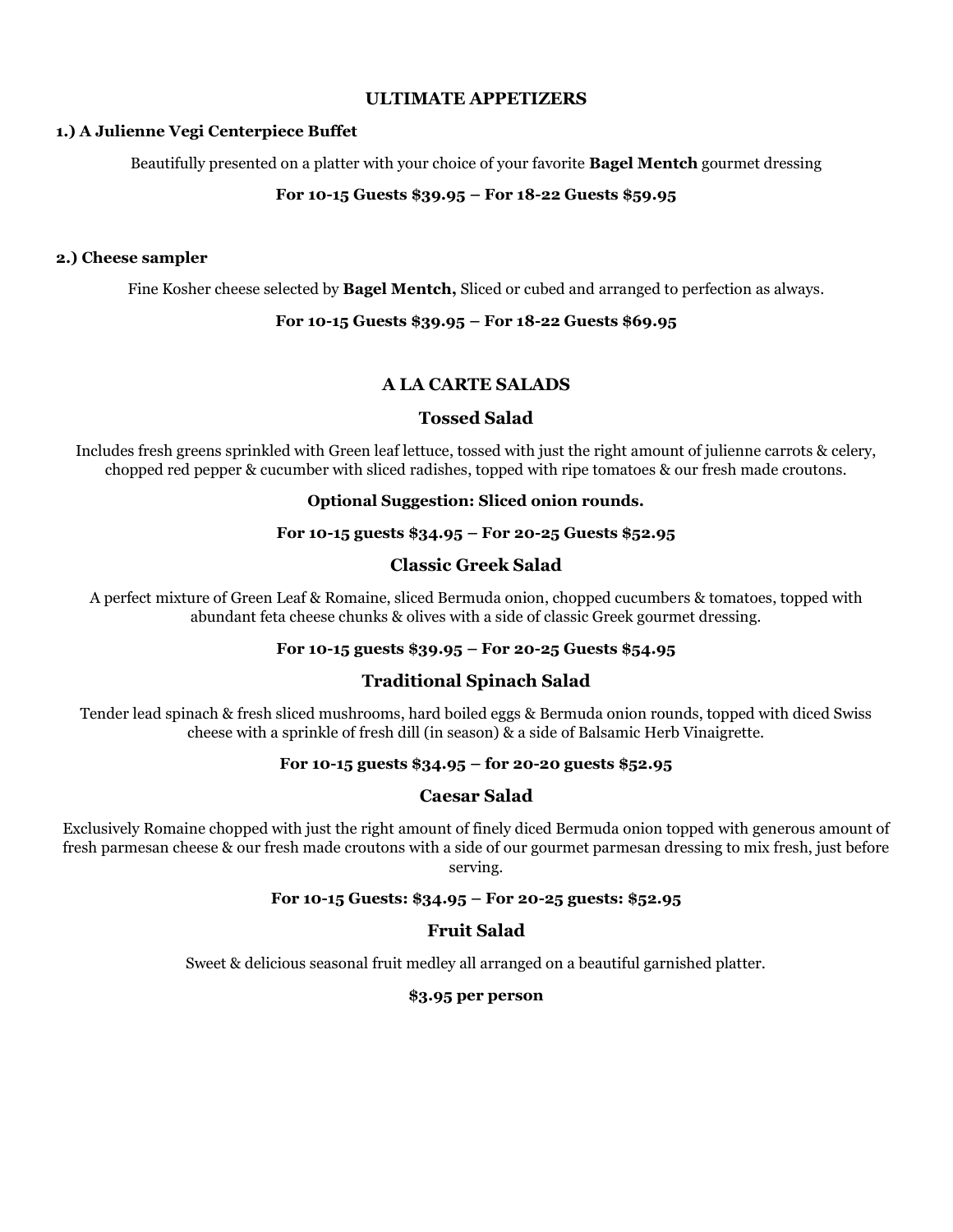# **HOMEMADE SALADS**

Either alone or in combination for any gathering, you'll get assorted **Bagel Mentch** bagels, bialys & rolls,

you choose:

Four (4) of your favorite **Bagel Mentch** salads from the following list:

White Fish Salad – Baked Salmon Salad – Honey Mustard Tuna Salad – Classic Tuna Salad- Dill Tuna – Classic Egg Salad – Egg White Spinach OR Egg Onion Mushroom Salad – Low Fat Vegetable Tuna Salad & garnished bowls of your choice of three

(3) additional salads from the following list:

Sun-Dried Tomato Pasta Salad – Traditional Pasta Primavera Salad – Traditional Macaroni Salad – Cole Slaw – Israeli Salad – Cucumber Salad – **Bagel Mentch** Red Potato Salad

## **\$15.75 person (8 guest minimum)**

*Bagel Mentch would be happy to customize any salads to make every occasion special.*

# **SMOKED FISH PLATTER**

An exquisite fillet of **Bagel Mentch** finest whitefish surrounded with layers of Sable, Baked Salmon & expertly sliced Nova Salmon. Our garnishing bowl of tender bites of Herring Fillets in either wine sauce or classic cream sauce and onions. Your choice of three cream cheese spreads, accompanied with a platter of lettuce, tomato & onion, And of course, your favorite **Bagel Mentch** Bagels.

## **\$19.95 per person (12 guest minimum)**

# **LOX NOSH**

Traditional sliced platter of Nova Salmon arranged in a beautiful array worthy of any centerpiece spot with a fresh assortment of **Bagel Mentch** bagels, bialys, whipped cream cheeses, sliced tomato & onion garnish.

#### **\$13.75 per person**

# **POACHED SALMON**

Our most delicious side of salmon, poached or baked in our special combination of vegetables and seasonings for that delicate flavor.

# **\$28.00 per pound**

# **SANDWICH BUFFET**

Overstuffed sandwiches made with an assortment of all of your favorite **Bagel Mentch** salads on our choice of bagels, rolls, and challah rolls with two (2) salads of your choice from the following selection:

Cole Slaw – Bagel Mentch Red Potato Salad – Traditional Macaroni Salad – Garden Salad – Cucumber Tomato Salad

Or Israeli Salad

With complete paper & cutlery service as expected.

**\$12.95 per person (8 guest minimum) Includes pickles**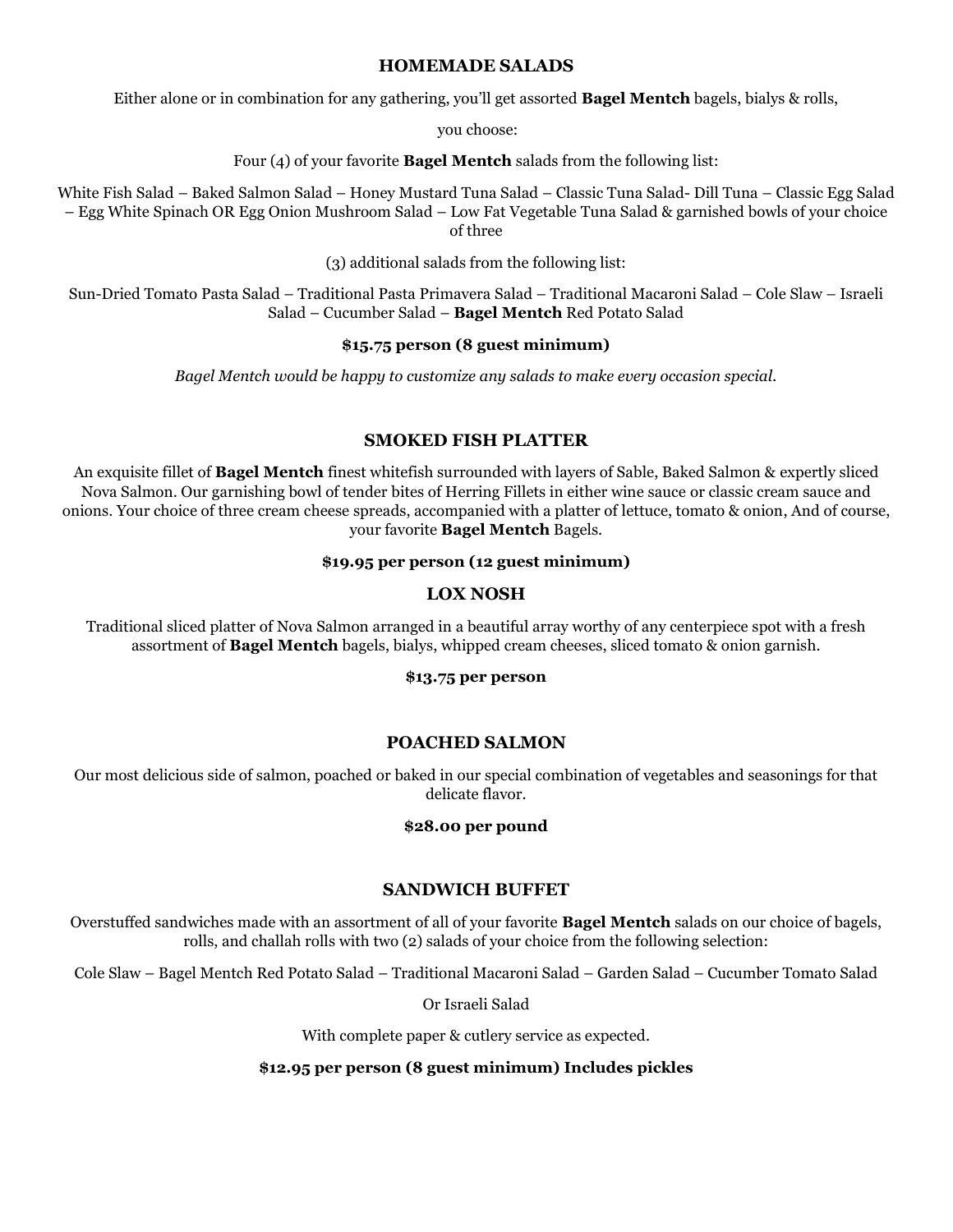## **WRAP LUNCH**

*An assortment of overstuffed wraps made in four (4) delicious combinations.*

*Your choice of Whole Wheat, Sun Dried Tomato, Spinach, and Plain Wraps*

*White Fish Salad – Baked Salmon Salad – Honey Mustard Tuna Salad – Classic Tuna Salad – Classic Egg Salad – Egg White Spinach OR Egg Onion Mushroom Salad – Low Fat Vegetable Tuna Salad- Dill Tuna- Grilled Vegetables*

#### **Included: Your choice of three (3) of the following garnishing salads:**

Sliced Cucumber Dill Salad – Red Potato Salad – Traditional Cole Slaw

Traditional Macaroni Salad – Israeli Salad

### **\$12.95 per person (8 guest minimum)**

# **HOT FOODS**

Make any affair complete with your favorite combination of hot and cold platters with these quality selections. All made here at **Bagel Mentch**.

#### **Hot Trays**

Baked Ziti – Lasagna – Penne Ala Vodka – Eggplant Parmesan- Pasta Primavera

**Half Pans - \$34.95, serves approximately 10 people**

**Full Pans - \$59.95, serves approximately 20 people**

## **Don't see something you had in mind? Just ask and we'll try to accommodate.**

## **Quiche**

Add the following topping onto our homemade 9" quiches

Broccoli and Cheese – Spinach and Cheese

Vegetable and Cheese – Mushroom and Cheese

#### **\$18.00 each**

**(Also available without cheese at your request)**

# **Noodle Pudding**

**Half Pans - \$34.95, serves approximately 10 people**

**Full Pans - \$59.95, serves approximately 20 people**